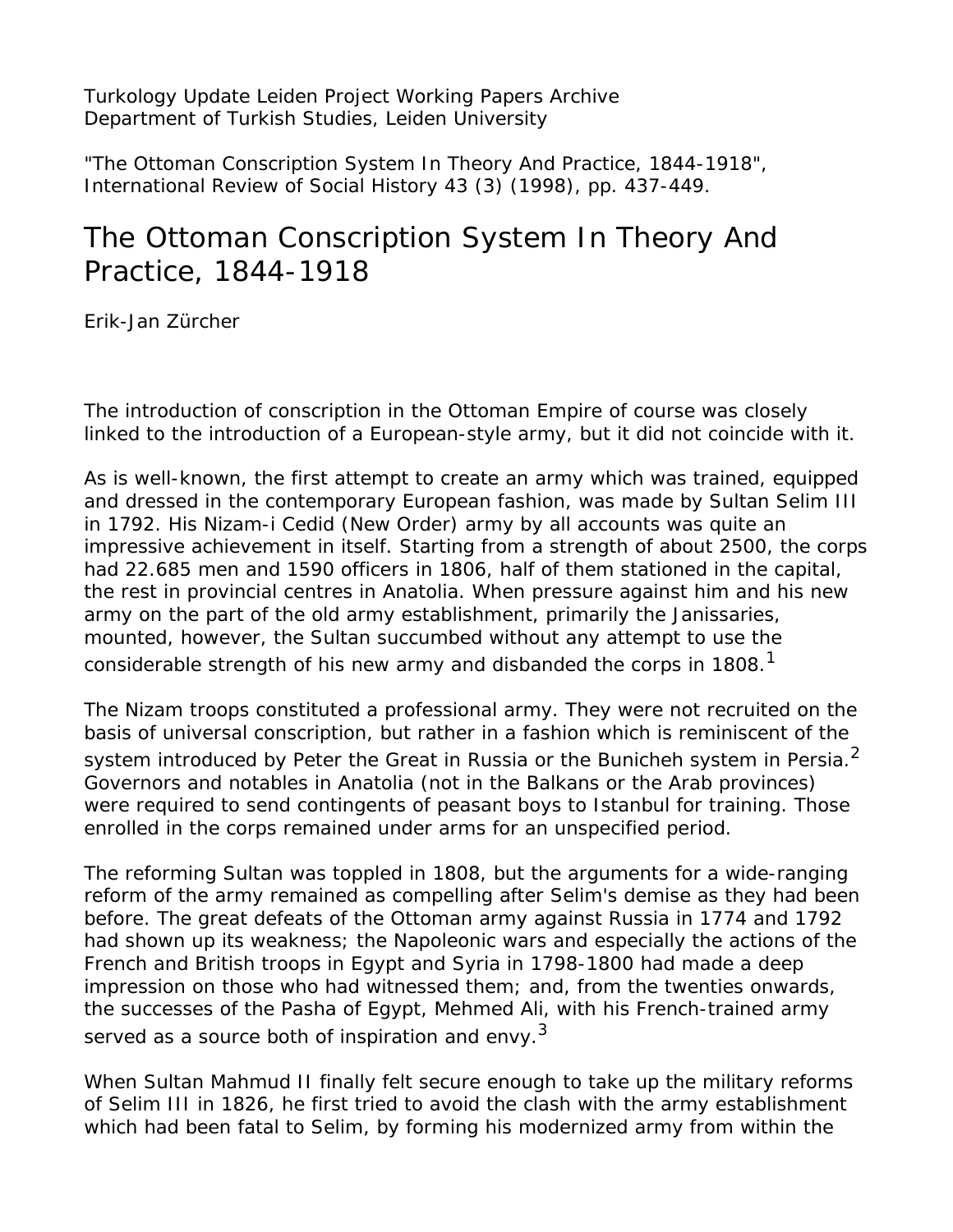active parts of the Janissaries (most of whom by this time were not soldiers at all, but shopkeepers who held a Janissary pay ticket and thus enjoyed the privileges of the military ruling class). When this, too, met with stiff opposition and even open rebellion, Mahmud had the Janissaries shot to pieces in their barracks. The next day the venerable corps was formally disbanded (although in some provinces Janissary troops continued to exist into the eighteen forties) and the forming of a new army, the *Muallem Asakir-i Mansure-i Muhammadiye* (Trained Victorious Mohammedan Soldiers), was announced.

The new army, which was modelled entirely on the earlier *Nizam-i Cedid* corps, quickly grew from 1500 to 27.000 men. The army was organized along European lines, with the basic units being the regiment (*tertip*, later *alay*), consisting of 3 battalions (*tabur*). Once again, this was a professional army manned by volunteers and peasants recruited by the Sultan's officials in the provinces. There was no real system of recruitment, but the ranks of the army would be filled according to need. Each year the requirements of the army would be determined in a decision (*kararname*) of the imperial council and then communicated to the provincial authorities, who were left a free hand in the way the filled their quotum.

Recruitment age was between 15 and 30 years and, once recruited, the minimum term of service was 12 years. After twelve years the soldiers could opt for a civilian life, but in order to qualify for a pension, soldiers were obliged to serve until overtaken by old age or infirmity.

Parallel to the *Mansure* army, a second modernized unit was formed out of the old corps of Imperial Gardeners (*Bostanciyan*) who for centuries had guarded the imperial palaces and the seafront along the Bosphorus. They were now reconstituted as an Imperial Guard, called the *Hassa* (Special) army, whose strength reached about 11.000 by the end of the thirties. $4$ 

In July 1834, a further momentous step in the modernization of the army was the establishment of a reserve army or militia, based on the Prussian "Landwehr", called the *Asakir-i redife-i mansure* (Victorious reserve soldiers), or *Redif* for short. In each province between ten and twelve battalions were established, manned with able-bodied men of between 23 and 32 years of age. They trained twice a year and added their strength to the regular army (now again generally known as *Nizamiye* (Regular), which name was reintroduced officially in 1841) in times of war. The establishment was 57.000 in 1834 and after a reorganization in 1836 grew to 100.000 men. During the nineteenth century the main task of the *Redif* was that of keeping law and order in the countryside. In conformity with the Prussian regulations of 1814, the *Redif* had its own separate officer corps, whose members at first were drawn from the younger members of the local notable families (who were supposed to take the role of the *Landjunker* in Prussia) and served for two days a week for a salary, one quarter of that of equivalent regular army officers.<sup>5</sup>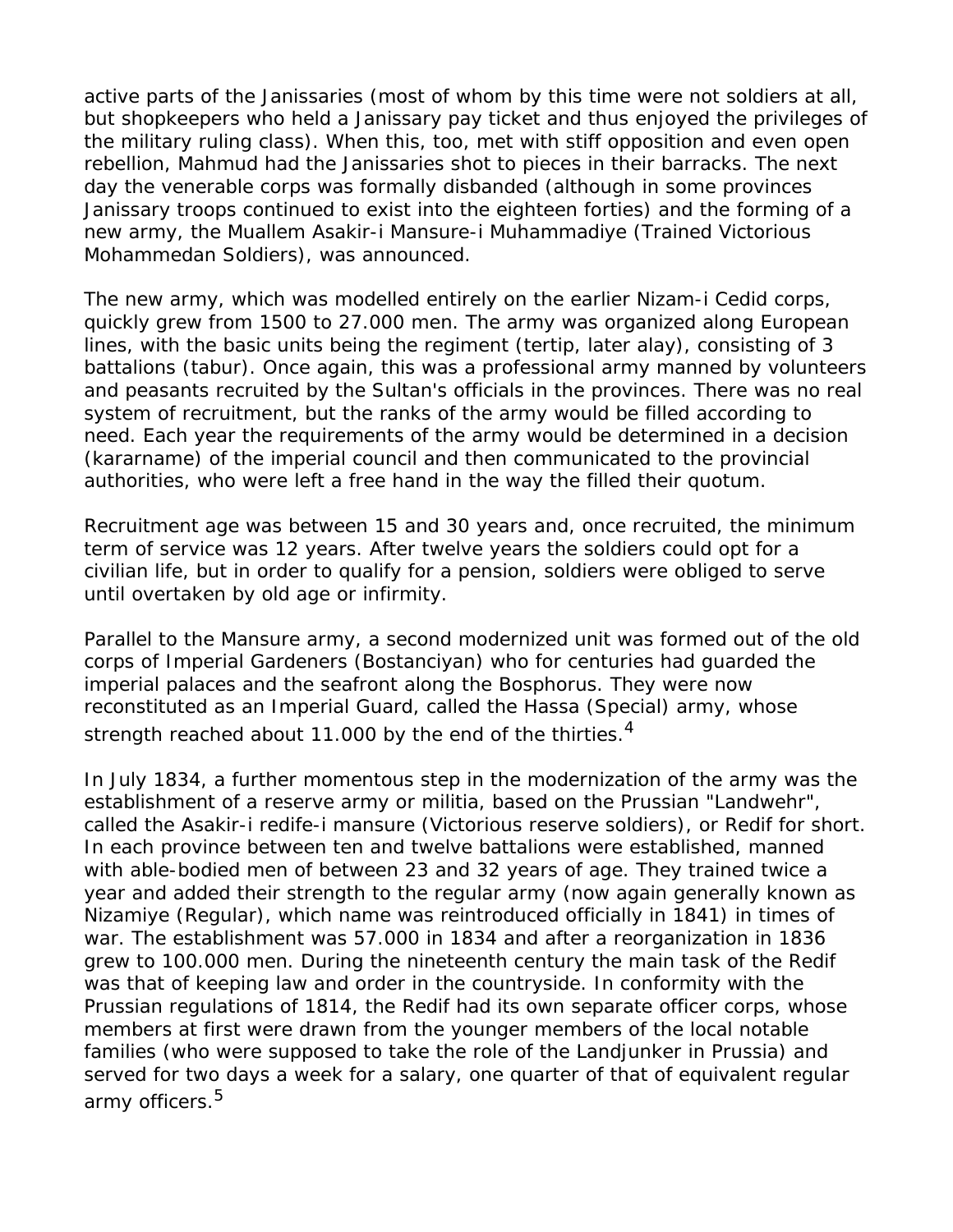Universal conscription on the modern European model began to be discussed towards the end of Mahmud II's reign and there can be no doubt that this time the role model was very much Mehmed Ali, whose well-trained army of conscripted Egyptian peasants had shown its superiority over the *Mansure* army in Syria in 1831-33.

The "Military Council" (*Dâr-i ûrâ-yi Askerî*), which was established in 1837, a year later proposed that a five-year term of military service should be introduced and this suggestion was incorporated in the famous "mperial Edict of Gülhane", the reform charter promulgated in 1839. The edict noted that up to now the burden of defence had fallen very unequally on different areas and that lifetime service had damaged the population as well as the quality of the army.<sup>6</sup> The passage in question reads:

> As regards military matters, for the above-mentioned reasons these are among the most important. Although it is the duty of the subjects to provide soldiers for the defence of the fatherland, it is also true that up to now the size of the population of a province has not been taken into account and because some [provinces] had to provide more [soldiers] than they could, others less, this has become the cause of all kinds of disorder and chaos in useful occupations such as agriculture and trade. As life-long service for those who enter the army causes loss of zeal and decline in the population, it is necessary with regard to those soldiers who will be recruited in each province according to need, to establish some good rules and to establish a system of alteration with a term of service of four to five years.

This led to the new army regulations which were promulgated in September 1843 under Rza Pasha. Primarily inspired by Prussian regulations, with some French influences, this established a regular *Nizamiye* army manned by conscripts (*muvazzaf*), who served for five years (later reduced to four, three and - finally two years), and a reserve army, manned by those who had completed their service with the regular army and those who had drawn a low number in the *kur'a* (drawing of lots). The term of service in the *Redif* was seven years, during which time the reservists were called up for training during one month a year (when this proved too disruptive, this was later changed to once every two years). Each of the five armies into which the Ottoman Army was divided - the Guard, stanbul, the European provinces, Anatolia and the Arab provinces - had its own separate reserve attached to it.<sup>7</sup> The *Redif* army would continue in this fashion until 1912, when a decision was taken to merge it with the regular army. Due to the upheavals of the Balkan War, this merger only took place in the course of 1914.<sup>8</sup>

The system of conscription was first established in detail under the *Kur'a nizamnamesi* (regulation on the drawing of lots) of 1848. It put the strength of the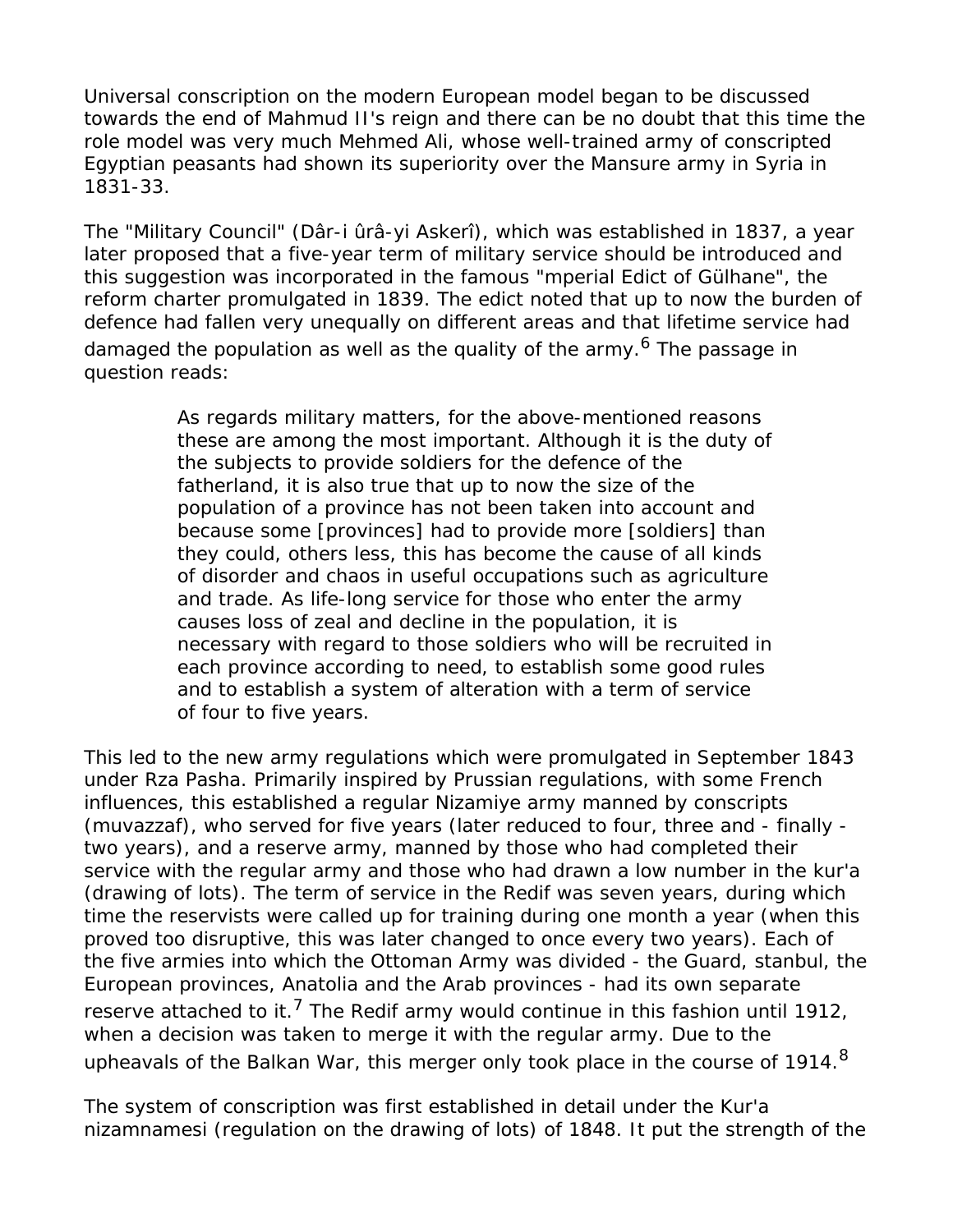army at 150.000, which meant that, with five year service, the army needed to recruit 30.000 men a year. This quotum consisted of volunteers and conscripts.

Conscription took place through the drawing of lots among those eligible on the basis of sex, health and age. Those whose name was drawn, were drafted into the *Nizamiye* army, while the others were relegated to the *Redif*, without first having to serve with the regular army.

The system remained more or less unchanged until the new army regulations proclaimed in August 1869 under Hüseyin Avni Pasha. Under this regulation the army was now divided into three categories: the *Nizamiye* (regulars), the *Redif* (reserve - *Landwehr*) and the *Mustahfz* (guards - *Landsturm*). The regular army is divided into two classes: those actually under arms for four years are called *Muvazzaf*. Those who have completed this four year service were then incorporated for one or two years in the *Ihtiyat* (active reserve) to serve in their region of origin, where they apparently acted as a kind of permanent "backbone" to the local *Redif* batallion. The total active land army of the Empire after the changes of 1869 is put at 210.000, 150.000 under arms and 60.000 in the active reserve.

Those who had completed their service with the regular army, those who had been allowed to return to their homes because they were sole breadwinners and those who were over 32 years of age served with the *Redif* for a further six years, as did those whose name had not come up to begin with. In 1869, the strength of the reserve was foreseen as being slightly over 190.000.<sup>9</sup>

The *Mustahfiz* reserve was the least active, least well-armed part of the army. It was not expected to take the field in times of war, but rather to take over garrison duties and general law-and-order work, when the regular army and the reserve were at the front. It consisted of (relatively) able-bodied men who had done their service in the *Nizamiye* and/or *Redif*. They served for eight years, between the ages of 32 and 40. Total strength was 300.000.

In March 1870 the whole system of recruitment was reviewed and codified in a new *kur'a kanunnamesi* (conscription law), published in 1871. This remained the basic set of regulations until after the constitutional revolution of 1908, but some of its provisions were modified during the army reforms of 1879 (after the disastrous defeat in the war against Russia) and those of 1885-1887, when the German military advisors led by Colmar Freiherr von der Goltz worked in Istanbul.

The law consists of 77 articles, grouped in seven chapters: General ground rules for the conscription; Reasons for exemption from military service; Treatment of those who dodge the draft or intend to use tricks to escape from military service; Execution of the draft; Measures to be executed after the draft; Conditions for the acceptance of volunteers in the army; and: Conditions pertaining to the people who send replacements or pay the exemption tax.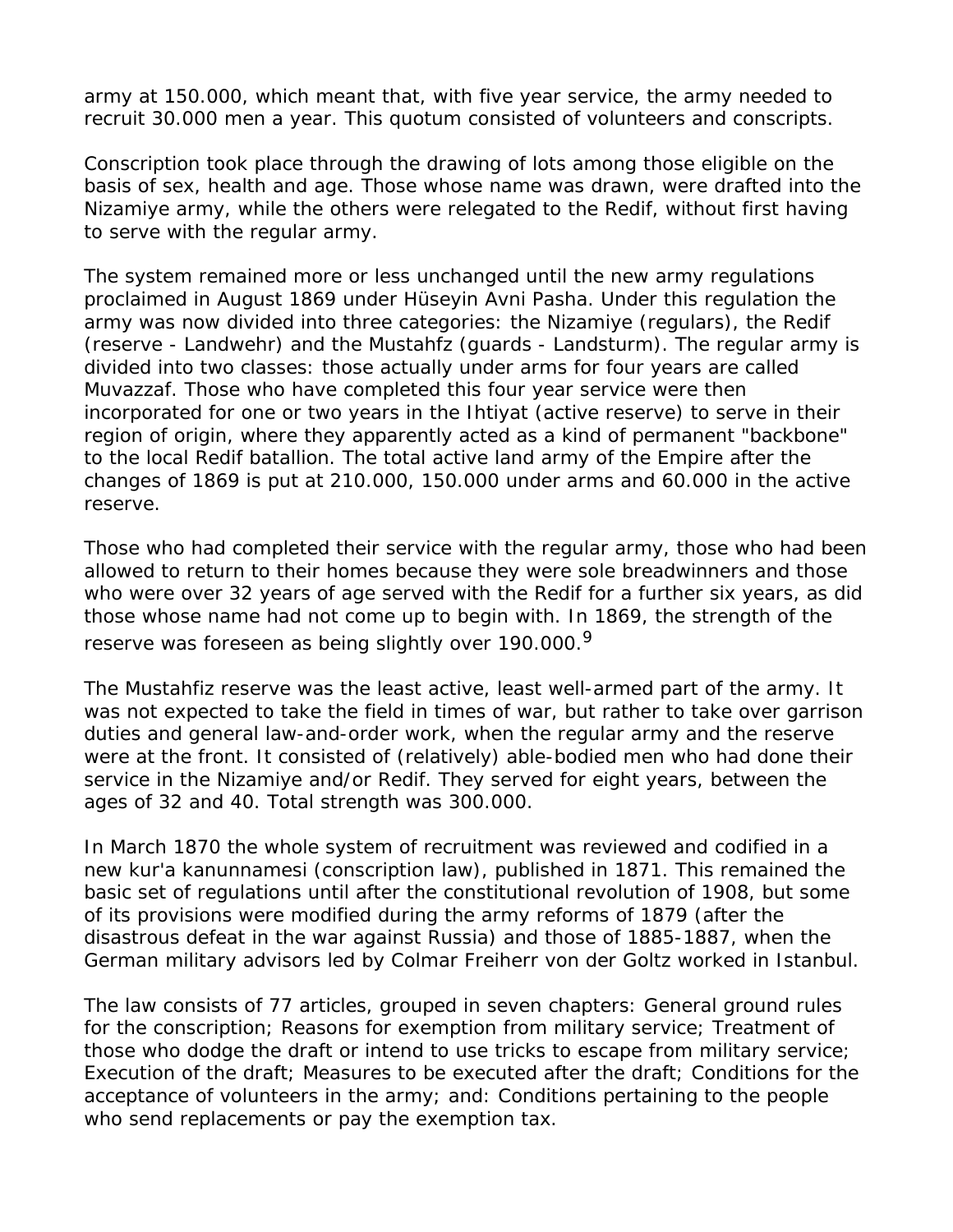The way the draft should be executed, is described in great detail: First conscription councils are formed in each recruiting district (which coincided with the *Redif* districts). Three months before the drawing of lots is to take place, the population records are checked and lists of possible recruits drawn up. All those who figure in the records are then ordered to appear in person in the district capital. After those who can show that they have a right to exemption on the basis of health or other reasons, have been separated, all those who are going to be included in the draft are arranged around a square or open place. Two bags are put in the centre, one filled with envelopes, each containing a small piece of paper with the name of one of the men on it; the other, with an equal number of pieces of paper in envelopes. Depending on the number of recruits needed, that number of slips of paper in the second bag is inscribed with "*asker oldum*" (I have become a soldier), the rest being blanks. The envelopes are then taken from the first bag, and the names read, one after each other and they are matched with a paper from the second bag. This goes on until all the slips with *asker oldum* on them, have been read.<sup>10</sup> Later legislation, such as the military service law of 1916 is even more detailed and specific. Under article 14 of this law all males who have reached age 18 before the first of March in any given year have to report in person and in the company of their village headman to the authorities in the district capital before the end of October. Recruitment starts on the 1st of May and includes all those who have turned twenty before March, 1st.<sup>11</sup>

It seems, however, that this regular procedure was not always followed in areas (Albania, Kurdistan) where feudal relationships were strong. According to one report, the conscription in Albania was purely a façade and recruits were really selected and sent by their tribal chiefs.<sup>12</sup>

In the reforms of 1879 (which also introduced the division as the basic unit of the army) the term of service with the regular army was brought to six years, of which three were spent under arms (at least in the infantry) and three in the active reserve. The period of service in the *Redif* was brought down from eight to six years, of which three were classed as *Mukaddem* (vanguard) and three as *Tali* (rear). Service with the *Mustahfz* likewise was brought down from eight to six years. In 1887 the *Redif* districts were reorganized.

At the end of empire, the Young Turks changed the term of service with the regular army again: in 1909 it was brought down from three to two years for those soldiers serving in particularly unhealthy climes: with the Sixth Army in Iraq and the Seventh in Yemen.<sup>13</sup> With the passing of the last Ottoman conscription law in May 1914, the term was brought down from three to two years for the whole infantry, but as mobilization started almost immediately afterwards, this measure was largely theoretical.

*The problem of exemptions*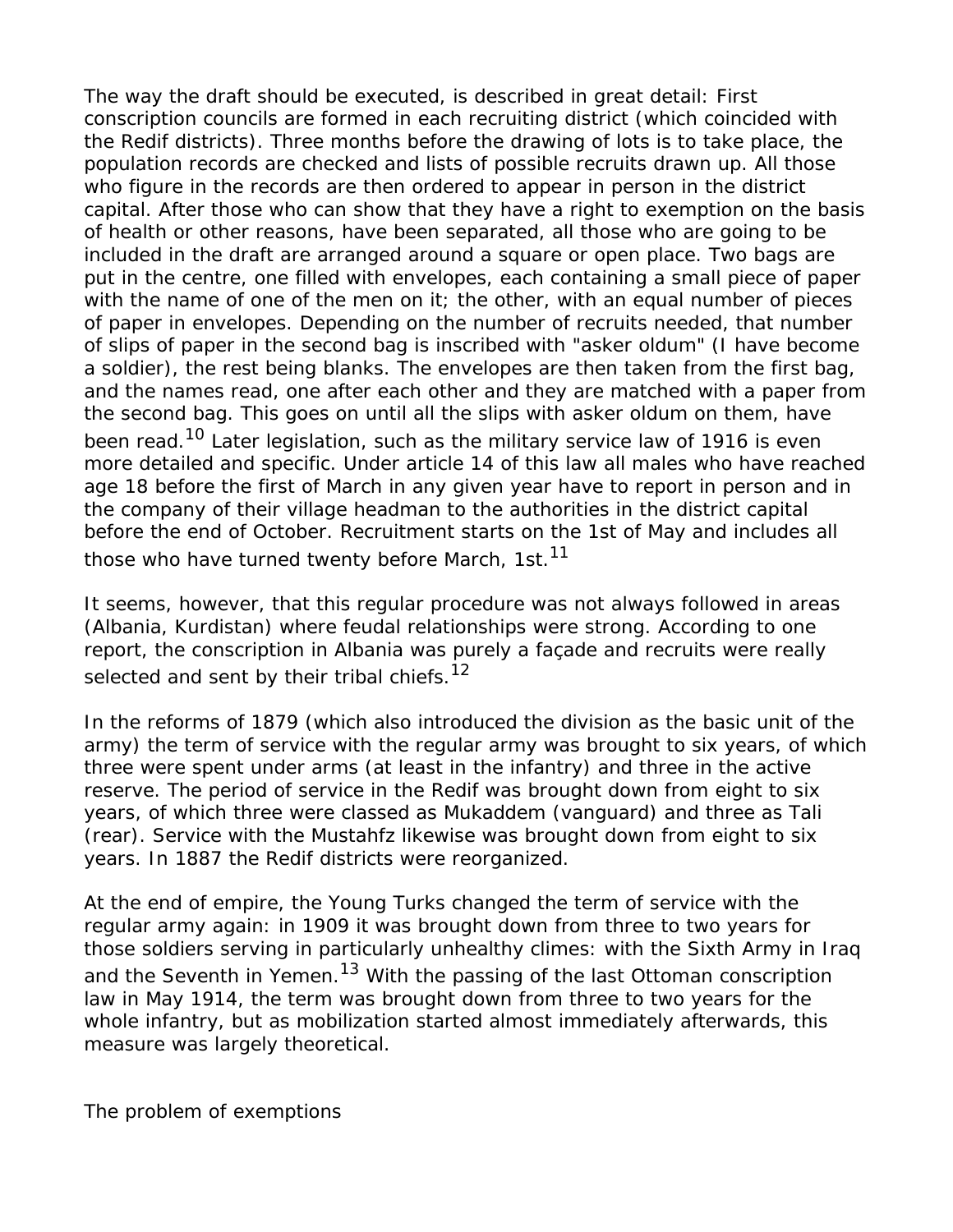In introducing conscription as the basis for its recruitment system, the empire of course faced the same problems as European states. Conscription presupposed the existence of a fairly reliable census to determine where the potential manpower could be found. This required a sizeable growth in the state, and especially the provincial, bureaucracy. A census in the strict sense of the word, i.e. a population count of the whole empire at one and the same time, remained outside the possibilities of the Ottomans until the very end of the empire. Only the republic was able to introduce it in 1927. The Ottomans had a tradition of population registration, however, and the first one of modern times (counting only male heads of households) was held in the years 1831-38. A second registration, specifically for the purpose of enabling conscription to work, was conducted in 1844. As actual counting was impossible in many areas due to lack of manpower or to popular resistance (particularly on the part of tribes) the results were no more than a rough estimate, and certainly a serious undercount of the population. European writers working from the 1844 results put the total population of the empire (excluding Africa) at about 32 million, while the much more reliable data from the later nineteenth century, particularly the registration carried out between 1882 and 1890 and published in 1893 give a total of about 17.5 million, which is not entirely incredible given the large losses in land and population of 1877-78, but certainly represents an undercount.<sup>14</sup> For 1914, at the beginning of the last large-scale war ever fought by the Ottomans, the number is put at 18.5 million for the core provinces<sup>15</sup> or between 23 and 25 million, if all of the outlaying provinces are included.<sup>16</sup>

The lack of an accurate census made it especially difficult for the Ottoman authorities to get all those who were liable to serve to take part in the draft. Although some wars, such as the 1897 war with Greece and the 1912 Balkan War did arouse enthusiasm in some places, resulting in quite large numbers of volunteers,<sup>17</sup> under normal circumstances military service was very unpopular. This was due primarily to the length of service. The lack of manpower, especially in combination with the attrition caused, not so much by the great wars, but by the never-ending guerrilla warfare in Albania, Macedonia, the Hawran and above all Yemen, meant that conscripts were very often kept under arms for far longer than their legal term. Some reports speak about conscripts serving for ten years and more.<sup>18</sup> Even when there was initially an enthusiastic response, this tended to evaporate very fast when recruits were faced with conditions in the army.<sup>19</sup> The lack of an industrial base meant that the state had the greatest difficulty in feeding, clothing and equipping its soldiers. Pay was regularly in arrears. The conditions under which the army had to fight in wartime were atrocious. In the 1877-78 Russian war, in the Balkan War of 1912-13 and in the First World War large parts of the army were starving and many more soldiers died of cholera, typhus and dysenteria than did of wounds.

In the countryside it was relatively easy to go into hiding, even for those who were registered. "Leaving for the mountains" to stay out of the hands of the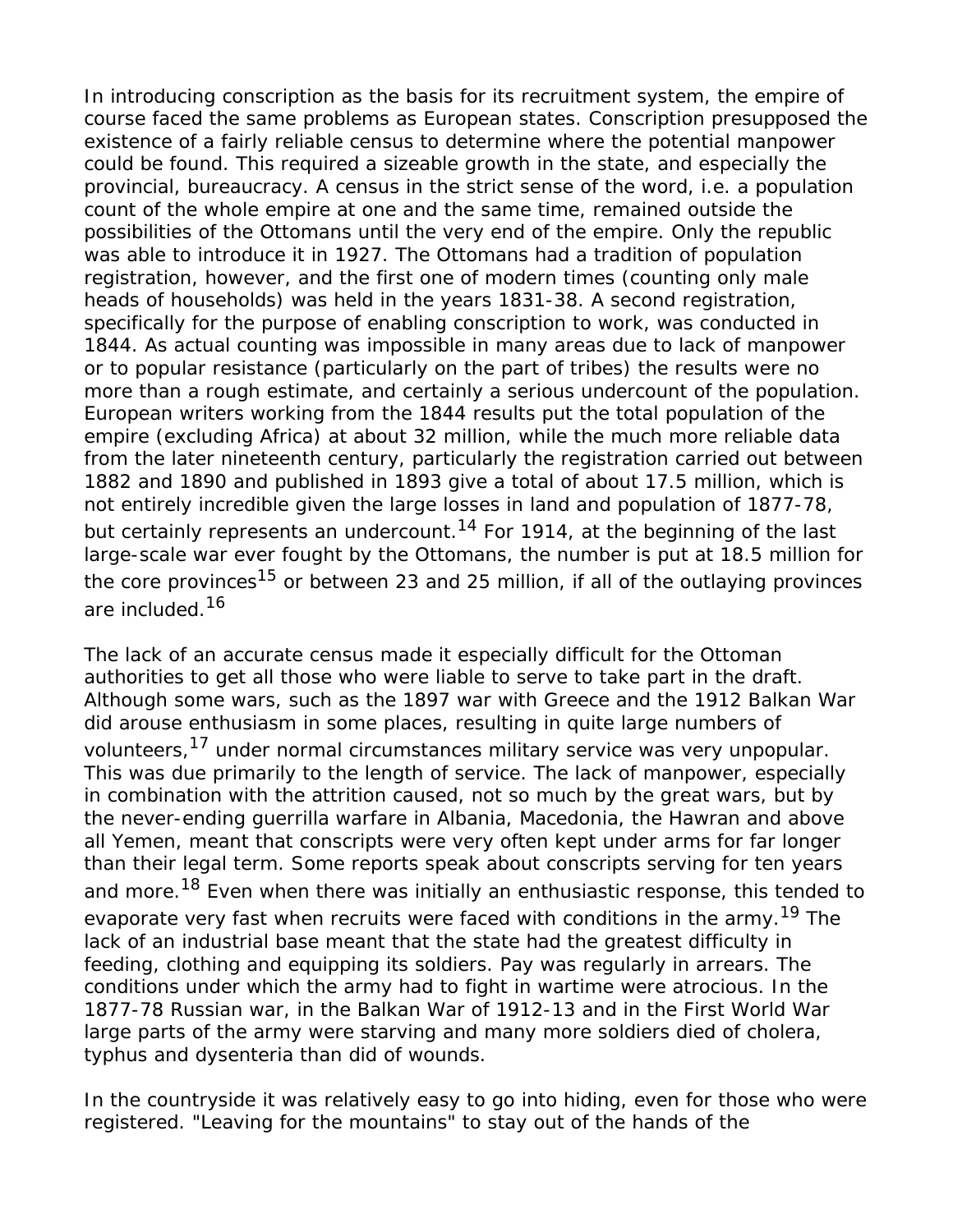representatives of the state was a well-established tradition in the Ottoman Balkans and Anatolia. Like other countries, therefore, the empire had a system of heavy penalties for draft dodgers and people who hid or helped them. The regulations adopted in 1909 also included a system of material and personal sureties, whereby those who had no property were required to have a male family member (father, brother or uncle) vouch for them.<sup>20</sup>

What made the manpower problem even more serious is the exceptionally large proportion of those exempted from military service. Like most countries which introduced conscription, the Ottoman Empire, too, had a set of regulations about exemptions. Broadly speaking, one can say that there existed two types of exemption: individual and collective. Groups which were exempted were: women; non-Muslims (formally until 1856, in practice until 1909); inhabitants of the holy places, Mecca and Medina; religious functionaries and students in religious schools; and a whole range of professional groups. Exemption from the draft was a prime attraction of membership of each of these groups. It is even reported that young men went on pilgrimage to Mecca when recruitment threatened. The regulations of 1871, 1886, 1909 and 1916 all contain provisions about exemptions. The 1916 regulations are particularly specific, with long lists of exempted professions. Some of these (top civil servants, judges, *muftis* (Islamic jurisconsults) are exempted under all circumstances, while others (for instance lower ranking civil servants, policemen, railway clerks) are exempt except in case of mobilization.<sup>21</sup>

Nomads, even if not legally exempt, by and large were so in practice. Istanbul with its outlying districts (and a population of over a million) also did not deliver a single soldier to the army.<sup>22</sup> The Ottoman army, therefore, was an army of sedentary Muslim men, and as over eighty per cent of the population was rural even at the dawn of the twentieth century, primarily one of sedentary Muslim peasants.

Individuals who belonged to those sections of the populations which were obliged to serve could claim exemption if they could show that they were *muinsiz* (without support, or sole breadwinner in their household). The actual regulations are quite complicated and interesting as they clearly reflect the realities of life and family relationships of the time, as in this example:

> The father-in-law is not to be considered as the supporter of a husband, but he may be so considered in a case where the wife inhabits the home of the father-in-law of her husband (i.e. of her own father).

A young married man whose wife is dead or divorced leaving children is exempted. The care of the latter is the duty of the young father, even though natural supporters of the young woman exist, as for example, her father, father-in-law and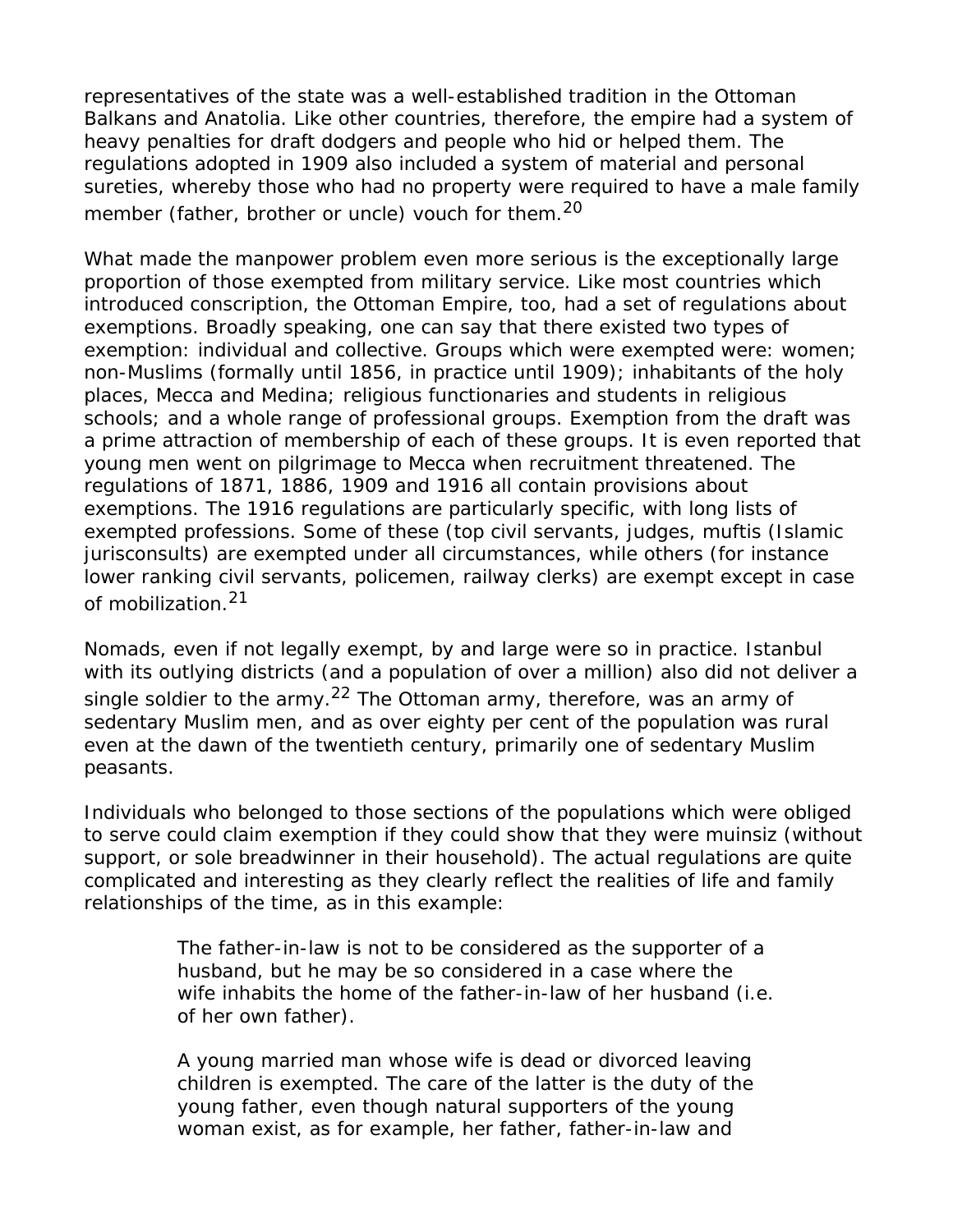brother. This is in order that the orphans may not be allowed to fall into the hands of the stepmother.<sup>23</sup>

The essential point was that those men were considered *muinsiz*, and therefore exempt, who could not be replaced as breadwinners of their household.<sup>24</sup>

Those who were not without support could only escape conscription by a lucky draw or through payment. Anyone drawing a blank for six years in a row and so escaping service in the regular army was enrolled in the reserve, but any Muslim man liable to serve, could also buy exemption. The first conscription law of 1848 allowed conscripts to send a personal replacement (b*edel-i ahsî*), in other words: they could send someone else if they could force, persuade or pay anyone to go in their place, but the 1870 regulations, while still mentioning personal replacement as a possibility, also detail the way in which service could be bought off. Exemption could be bought for 5.000 kuru or fifty gold Lira (a very considerable sum at the time). Those seeking exemption were not allowed to sell land, house or tools in order to pay.25

This payment, called *bedel-i nakdî* (cash payment-in-lieu) in the sources, should not be confused with the - much lower - sums paid by non-Muslims until 1909. Those who had bought their exemption, like those who drew a lucky lot, were declared reservists, until a change in the law in 1914, which stipulated that they should serve for six months with the active army and only then be classified as reservists. The same law of May 1914 also made the *bedel* applicable in peacetime only $(1)$ , but it seems doubtful that the Ottoman government, always hungry for money, actually suspended the practice during World War I.

The regulations for payment of the *bedel* also found their way into the first military service law of the republic (of 1927), but by then the amount was determined as 600 Lira.26

With the famous exception of the Janissary corps, which had been recruited from among the christian peasantry (but whose members converted to Islam), primarily in the European provinces, the empire had only rarely employed non-Muslims for its land forces. Traditionally the bearing of arms had been the prerogative of the ruling elite, the *Askerî* (military) servants of the Sultan and when lack of manpower forced the government to start arming members of the subject class (*reaya*) in the form of irregulars (*Levend*) drawn from the peasantry and the town roughs, this use was again confined to Muslims.

The Reform Edict of Gülhane, the first conscription law of 1844 and the regulations of 1871 all specified that all Muslims (*bilcümle ahaliyi müslime*) were liable to serve in the army. At that time, the idea that non-Muslims should be allowed, or forced, to serve seems to have been as alien as the idea of female soldiers. But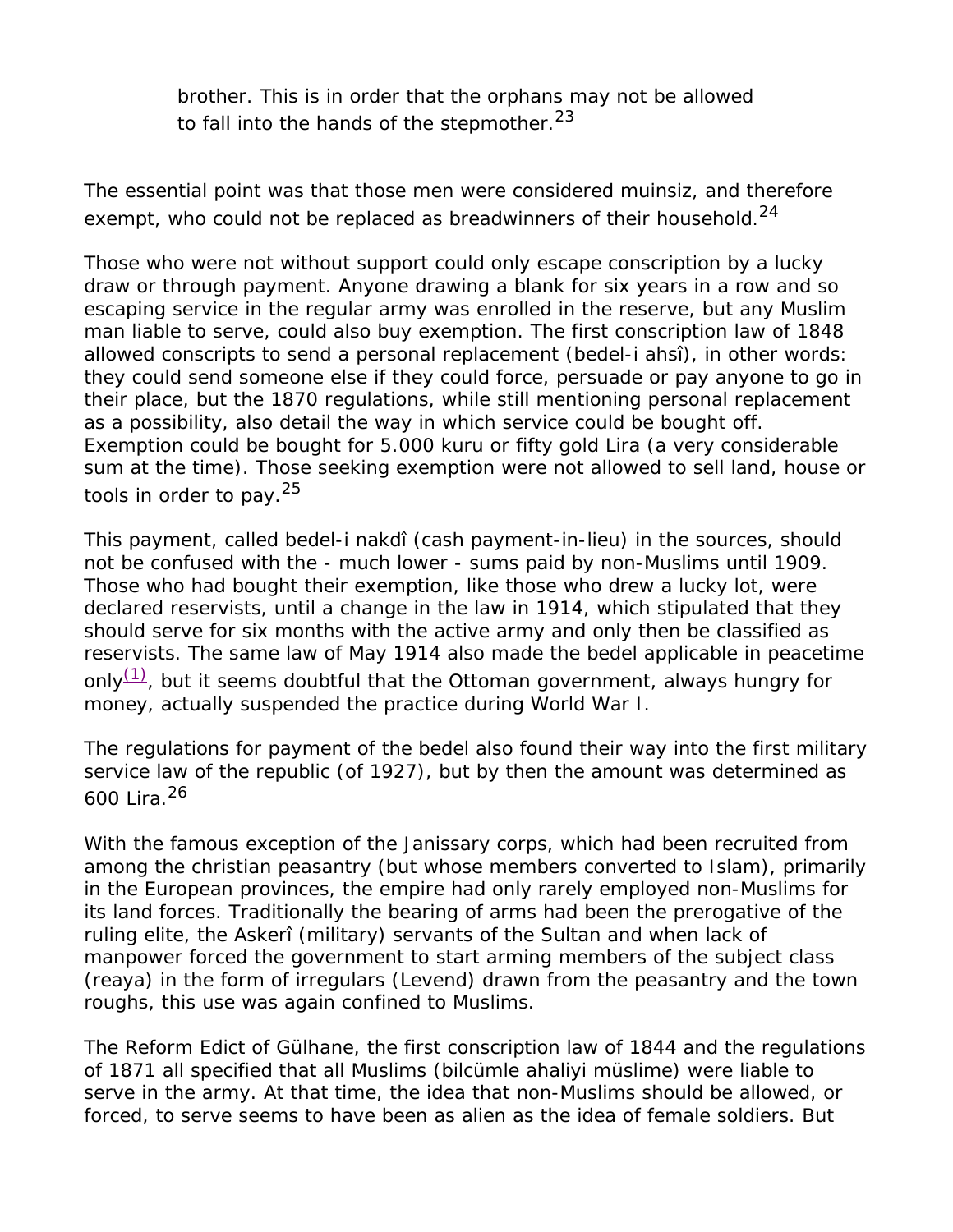the reform edict which `Ali Pasha drew up in 1856 in close cooperation with the French and British ambassadors and which formed the Empire's entry ticket to the "Concert of Europe", emphasized equality between Muslims and non-Muslims. Application of this principle meant that the dicriminatory practice of conscription would have to cease and non-Muslims would have to take part in the drawing of lots as well.<sup>27</sup> In reality, there was very little enthusiasm for the idea on either side. The army feared that an intake of christian peasants would be a burden to it and that non-Muslims would damage morale. This was a serious point, because, as all observers of the Ottoman army between 1850 and 1918 agree, the fighting spirit of the Ottoman troops was to a very high degree religious. Attacks were always carried out under simultaneous shouting of "Allah, Allah" and "Allahüekber" (God is great). It would be hard to envisage a religiously mixed army to do the same. Most Muslims, especially in the countryside, disliked the idea of christians bearing arms (one observer compares their feelings to those in the southern United States on the equality of blacks).<sup>28</sup>

Most Ottoman christians were equally unenthusiastic. By and large they felt themselves to be subjects of the Ottoman state, not members of an Ottoman nation. The idea of Ottoman nation-building (known at the time as the idea of the "Unity of the Elements") always was limited to a small, mostly Muslim, elite.

The Ottoman government, finally, had the strongest incentive of all not actually to conscript christians. The emphasis on equality before the law in the 1856 edict also meant that the *cizye* tax which christians and Jews traditionally paid as a tribute to the islamic state in which they lived, had to go. Although the number of Ottoman christians went down considerably during the last century of the empire due to the loss of European provinces, they still represented nearly 30 per cent of the population in Abdülhamit's reign and close to 20 per cent on the eve of World War I. Not surprisingly, the *cizye* was the second most important source of tax revenue (after the tithe) of the state. No wonder, then, that the state actually preferred that the christians should pay an exemption tax (first called *iane-i askerî* - military assistance, and then *bedel-i askerî* - military payment-in-lieu) of their own, rather than serve. This indeed remained universal practice until 1909. The *bedel* was much lower than that required of Muslims and just like the *cizye* before it, it was paid collectively by christian and Jewish communities to tax-farmers and, later, salaried treasury officials.

That the recruitment of christian subjects into the army was never a serious option before 1909 is shown very clearly by the text of the 1870 regulations. Its first article reads:

> All of the Muslim population of the Well-protected domains of His Majesty are personally obliged to fulfil the military service which is incumbent on them.

There is no mention of non-Muslims anywhere, which clearly suggests that in the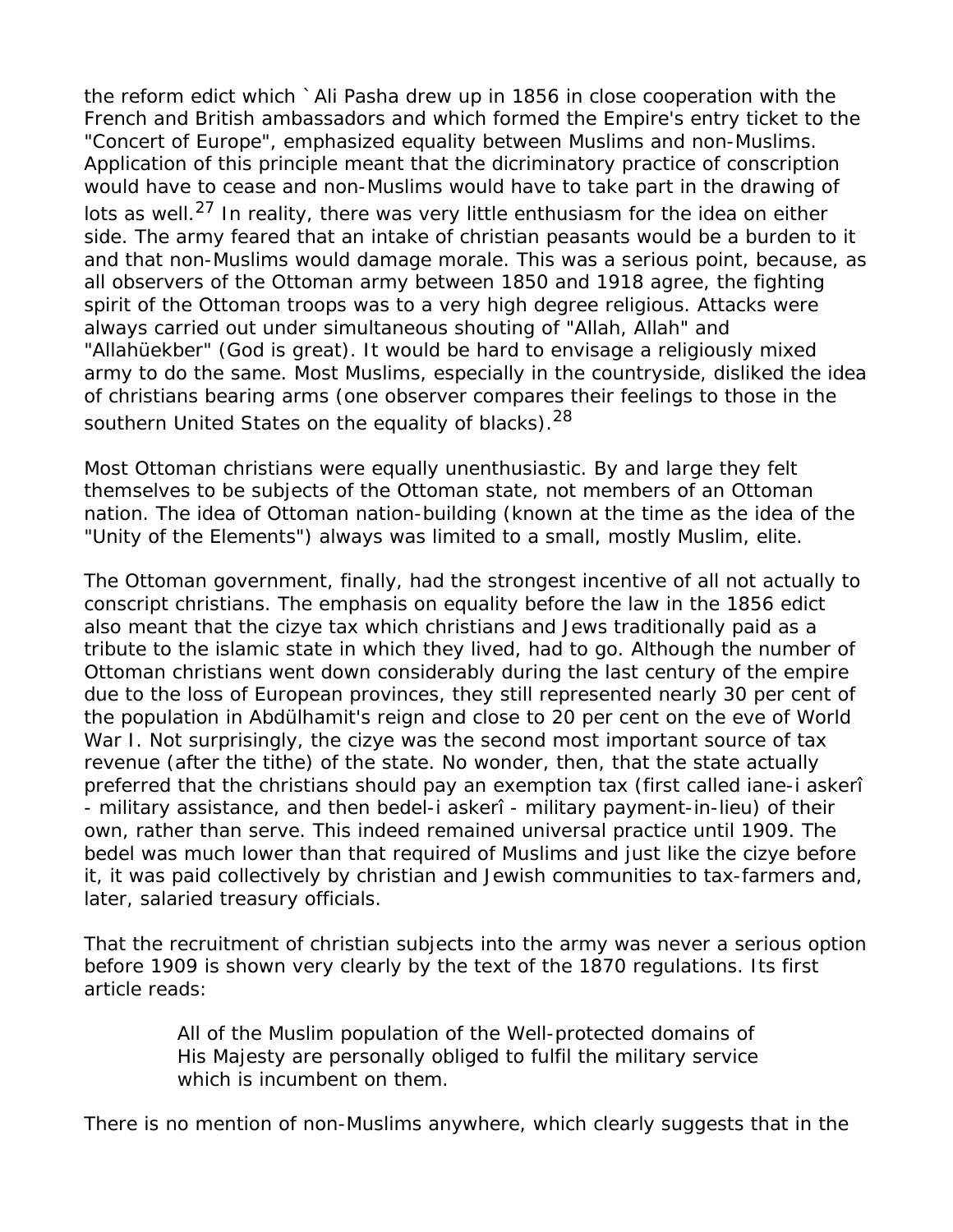Ottomans' eyes they did not come within the compass of the military service law.

Military service for non-christians thus remained a theoretical option until 1909. This is not to say that there were no christians in the army - there were, but they were in the officer corps, primarily in the medical corps, which consisted for a large part of Armenian and Greek army doctors who held the ranks of lieutenant and captain.

The Young Turks, who came to power in July 1908 and for whom unity and equality between the different ethnic "elements" of the empire was a top priority, started work on the change of the recruitment law soon after they had suppressed the counter-revolution of April 1909 in Istanbul. In July 1909 military service was made compulsory for all Ottoman subjects. At the same time a number of Muslim groups - for instance, students in religious colleges who had failed their exams, but also the inhabitants of Istanbul - lost their exempt status. In October 1909, the recruitment of conscripts irrespectve of religion was ordered for the first time.<sup>29</sup>

The reactions of the christian communities to the new law were mixed. There was no enthusiasm. The spokesmen of the Greek, Syrian, Armenian and Bulgarian communities - in other words: the members of the elite - agreed in principle, but with the all-important proviso that the members of their community serve in separate, ethnically uniform, units officered by christians. The Bulgarians also insisted on serving in the European provinces only.<sup>30</sup> This was totally unacceptable to the Young Turks, who saw it as just another way to boost the centrifugal forces of nationalism in the empire - the opposite of what they were aiming for. At grassroots level, many young christian men, especially Greeks, who could afford it and who had the overseas connections, opted to leave the country or at least to get a foreign passport.<sup>31</sup>

Those who could not leave, change their nationality, or pay the much higher *bedel-i nakdî* (along with well-to-do Muslims), were indeed recruited when World war I broke out, but the Ottoman government continued to mistrust its christian subjects to such an extent that almost without exception they were left unarmed. Instead they served in labour battallions, doing repair work on the roads and railways and, especially, carrying supplies to the front.

The result of the extensive system of exemptions employed was that the empire, already far less populous than its rivals, drew less concripts from its relatively small population as well. Its yearly required intake of recruits in 1913-14 (when the term of service was still three years) was 70.000 or about .35 per cent of the population. In reality the intake was probably lower. In Bulgaria the ratio at the same time was .75 per cent. Fully mobilized, as in early 1915, only 4 per cent of the population was under arms and on active duty, compared with, for instance, 10 per cent in France.<sup>32</sup> The actual strength of the army on the eve of World War I is not altogether clear, but it is certain that it was relatively small by contemporary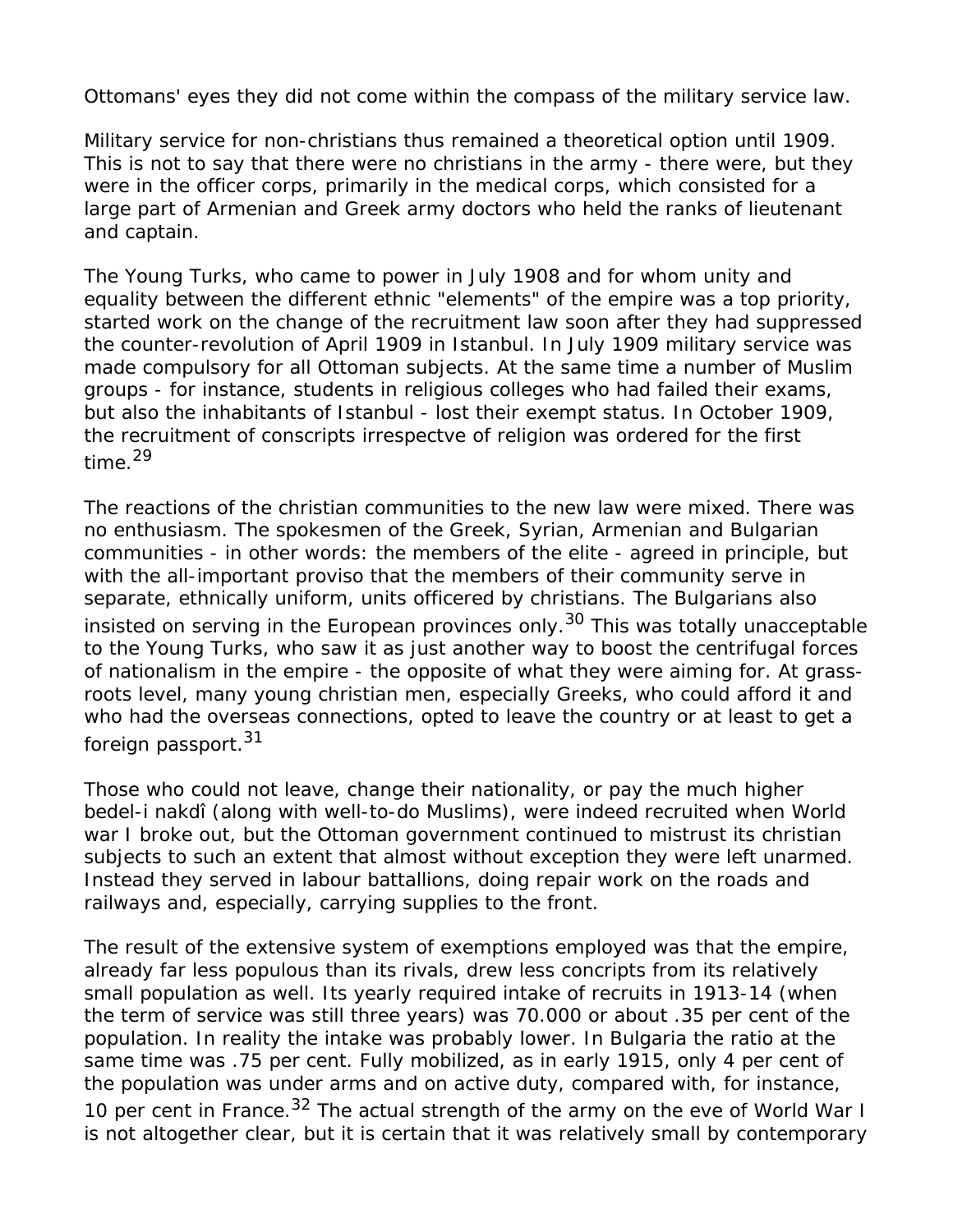continental European standards. The reports of the British military attaché for 1910 gives the peace strength as 300.000 and service in the regular army as three years. This means that 100.000 recruits per year were needed, but the actual annual contingent was put at 90.000, of which 50.000 were really enrolled after exemptions. This meant that the actual peace establishment was only about 150.000 and the inclusion of large numbers of *Redif*s was necessary to bring the army up to strength. The British report written in 1914 puts the peace strength of the army at 230.000 before the Balkan Wars and 200.000 thereafter. Larcher, on the other hand, states that in 1914 the active army was composed of two classes of about 90.000 each, which would mean an army of between 180.000 and 200.000 men.<sup>33</sup> The peace establishment of the Russian army (which also recruited a low percentage of the population, but could afford it because of the sheer size of that population) was five times its size in the early 20th century. The Austrian army was at least twice the size of the Ottoman one.<sup>34</sup>

When fully mobilized, the Ottoman army was of course much bigger - this, after all, was the main advantage of the conscription system, but mobilization was painfully slow, taking four to five months to complete (if transport to the front is included). The mass mobilizations of 1912 and 1914 showed up all the inherent weaknesses in the Ottoman system. The slow mobilization of 1912 (mainly due to lack of good roads, but also to confusion and the inability of the armies to absorb, equip and feed the reservists) meant that the Balkan War had been lost before the troops from the Asiatic provinces could even reach the European fronts. With only one single-track railway available for supplies and troop movements, the troops at the front (only thirty miles from the capital Istanbul for most of the war!) were starving and when the Syrian reserves finally arrived the cholera they brought with them caused a massacre under the troops. At the outset of the war there seems to have been very little enthusiasm, but nevertheless a genuine and quite widespread readiness to serve, but this evaporated quickly under the circumstances. Even during the first days of marching after leaving their depots, the supplies ran out. Troops had to live off the land and large-scale desertions started.<sup>35</sup>

The outbreak of World War I in 1914 again saw a very slow process of mobilization (even slower than that of the Russians). This time it had to take place in winter, which made the whole process more burdensome, especially in Eastern Anatolia. On the other hand, warfare was practically impossible in winter on the Caucasian front and if Enver Pasha had not squandered 72.000 soldiers' lives (out of 90.000) by ordering an attack over the mountain passes at Sarkam, the Ottoman Army could have been at full war strength in the spring. Once again, the call to arms was answered relatively well, in Anatolia if not in the Arab provinces, but as in the Balkan War, the conditions in the army (payment with worthless paper money, undernourishment, lack of medical care, epidemics of typhus, cholera and dysenteria, bad or non-existent clothing and shoes) were so bad, that desertions soon started to become a problem of enormous proportions. By the end of the war the number of deserters was four times that of soldiers on the front.<sup>36</sup>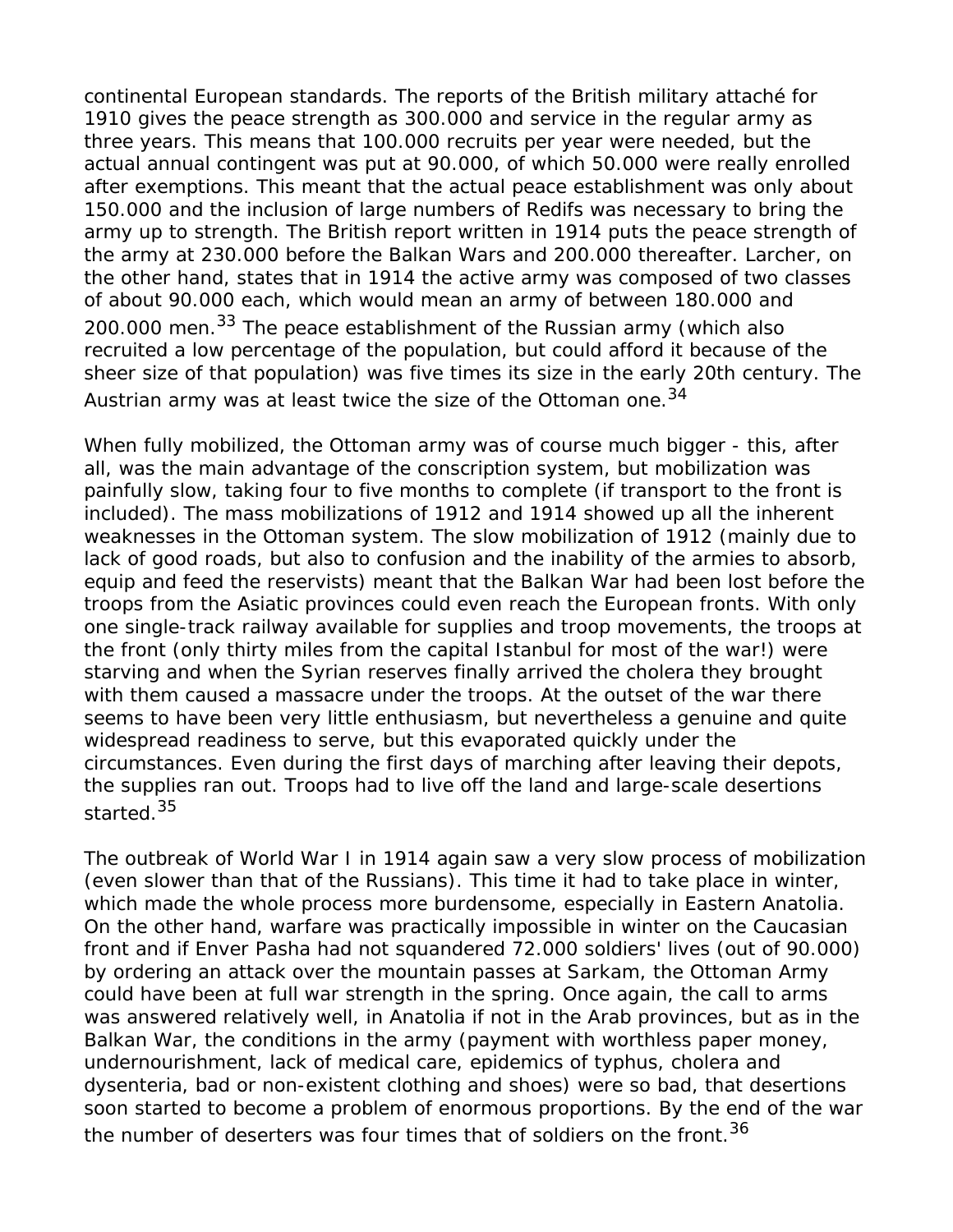The conclusion would seem to be that the Ottomans, over a period of sixty years and as part of a more general programme of modernizations, managed to put in place quite a sophisticated system of recruitment through conscription modelled on that of Prussia/Germany, but that by the early twentieth century at least, the lack of infrastructure and an industrial base meant that they could not really cope with the mass army they had so diligently created.

Conscription failed as an instrument of Ottoman nation-building, too. The system of exemptions through the *bedel-i nakdî* and the *bedel-i askerî* meant that the burden never fell equally on all Ottoman subjects. Even at the end, the Ottoman army remained an army of Anatolian Muslim peasants, in a sense foreshadowing the establishment of a Turkish nation-state in Anatolia after World War I.

## *Notes*

1. On the reign of Selim III: Stanford J. Shaw, *Between Old and New. The Ottoman Empire under Selim III, 1789-1807*, Cambridge, MA, 1971; On Selim's fall: *Between Old and New*, p. 345 ff; On the *Nizam-i Cedid* army: Stanford J. Shaw, "The Origins of Ottoman Military Reform: the Nizam-i Cedid Army of Sultan Selim III", *Journal of Modern History* 37 (1965), p. 291-306.

2. See Stephanie Cronin's article in this collection.

3. See Khaled Fahmy's article in this collection.

4. The army reforms of Sultan Mahmut II are described in Staford J. Shaw, *History of the Ottoman Empire and Modern Turkey. Volume II Reform, Revolution and Republic. The Rise of Modern Turkey 1808-1975*, Cambridge, 1977, p.41-45 and in Fahri Çoker, "Tanzimat ve Ordudaki Yenilikler", in Murat Belge (ed.), *Tanzimattan Cumhuriyete Türkiye Ansiklopedisi Vol. 5*, Istanbul, 1985, p. 1260-1266.

5. Jean Deny, "Redif" in: *Encyclopaedia of Islam. New Edition*, Vol. VIII, Leiden, 1995, p. 370-371.

6. There are several editions of the Edict of Gülhane. I used: [?] Petermann (mit Ramis Efendi), *Beiträge zu einer Geschichte der neuesten Reformen des Osmanischen Reiches, enthaltend den Hattischerif von Gülhane, den Ferman von 21 November 1839 und das neueste Strafgesetzbuch*, Berlin, 1842. The quote is taken from pages 11-12.

7. "Redif" in *Islâm Ansiklopedisi 9*, Istanbul, 1971, p. 666-668.

8. Jean Deny, "Redif" in *Encyclopaedia of Islam* gives 31 August 1912 as the date of the decision to abolish the Redif, on the authority of the official collection of Ottoman legislation known as *Düstur*, vol. IV, p. 615.

9. Murat Belge (ed.), *Tanzimattan Cumhuriyete Türkiye Ansiklopedisi Vol. 5*,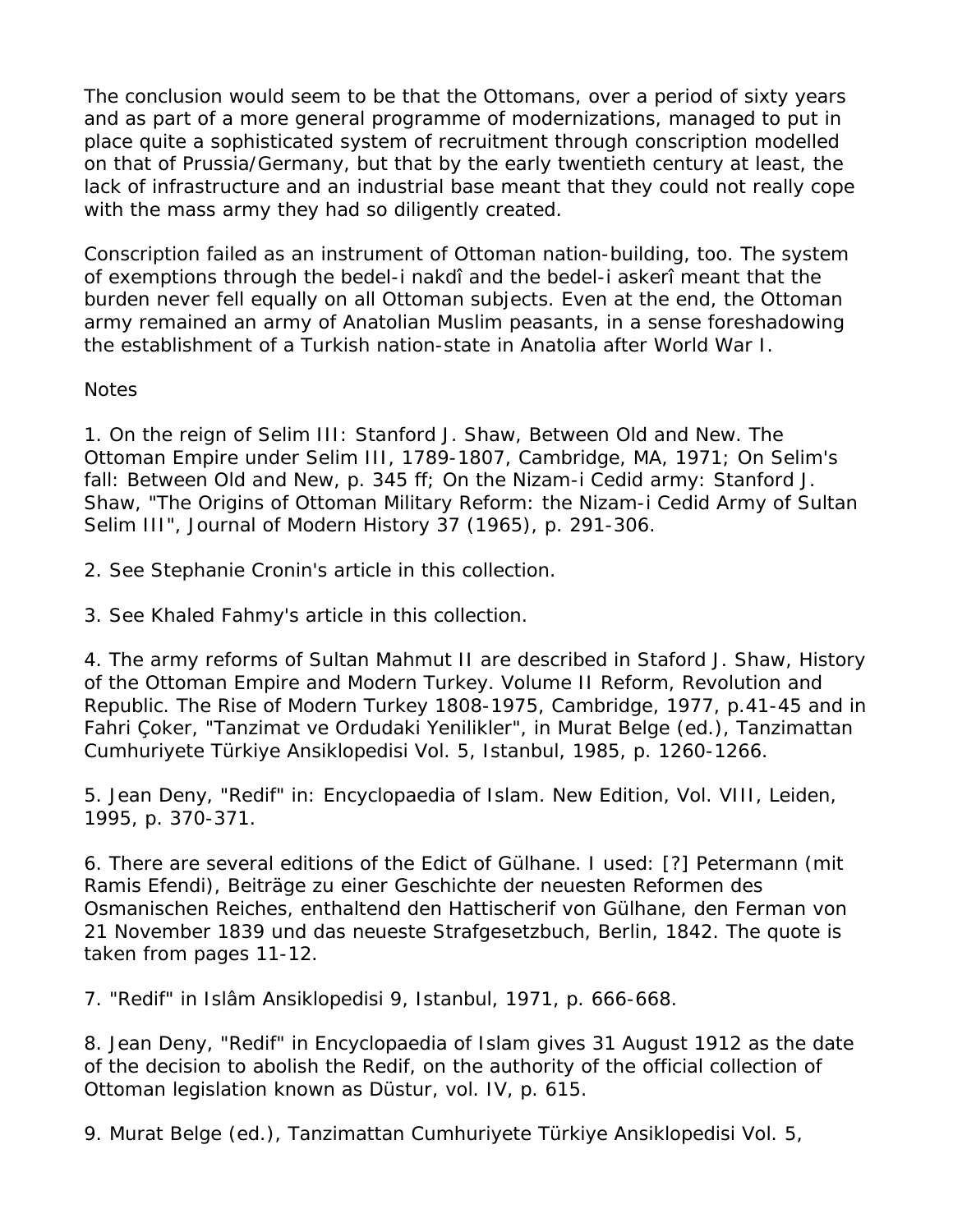Istanbul, 1985, p. 1263.

10. *Qur`a qânûnnâme-i humâyûnu*, Istanbul, 1286/1870-1, parts 1 and 4.

11. *Mükellefiyet-i askeriye qânûn-u muvaqqatas*, Istanbul, 1332/1916, articles 14 and 21.

12. PRO/FO 195/2323, report of 20 June 1909 by military attaché, Constantinople (H. Conyers Surtees).

13. FO/PRO/2323 Report by military attaché Constantinople of 28 May 1909.

14. Kemal Karpat, *Ottoman Population 1830-1914. Demographic and Social Characteristics*, Madison, 1985; Justin McCarthy, *The Arab World, Turkey and the Balkans: a Handbook of Historical Statistics*, Boston, 1982; Nuri Akbayar, "Tanzimat'tan Sonra Osmanl Devleti Nüfusu", in Murat Belge (ed.), *Tanzimattan Cumhuriyete Türkiye Ansiklopedisi Vol. 5*, Istanbul, 1985, p. 1238-1246.

15. Stanford J. Shaw, "The Ottoman Census System and Population", *International Journal of Middle East Studies* 9 (1978), p. 325-338.

16. Ahmed Emin [Yalman], *Turkey in the World War*, New Haven, 1930, p. 79.

17. See for instance the biography of Atatürk's bodyguard: Ömer Sami Coar, *Atatürk'ün Muhafz Topal Osman*, n.p, n.d, p. 5, describing recruitment in Giresun. However, when the British consuls reported on the reactions to mobilization in their stations at the request of the Committee of Imperial Defence (request by Sir Maurice Hankey, secretary to the CID, dated 25 October 1912), they described a very patchy response:

Salonica: "prompt"

Gallipoli: "sullen"

Izmit: "willing"

Adana: "unwilling"

Adalia (Antalya): "reluctant"

Alexandretta (Iskenderun): "prompt and willing". (FO/PRO 195/2445, p. 260-322).

18. PRO/FO 195/2346 Report by military attaché Constantinople (Tyrrell) of 10 April 1910. The same general picture emerges from many eyewitness reports.

19. Reports by the British consuls in Damascus and Antalya are illustrative. The consul in Damascus, in his report of 7 December 1912 says that in the first weeks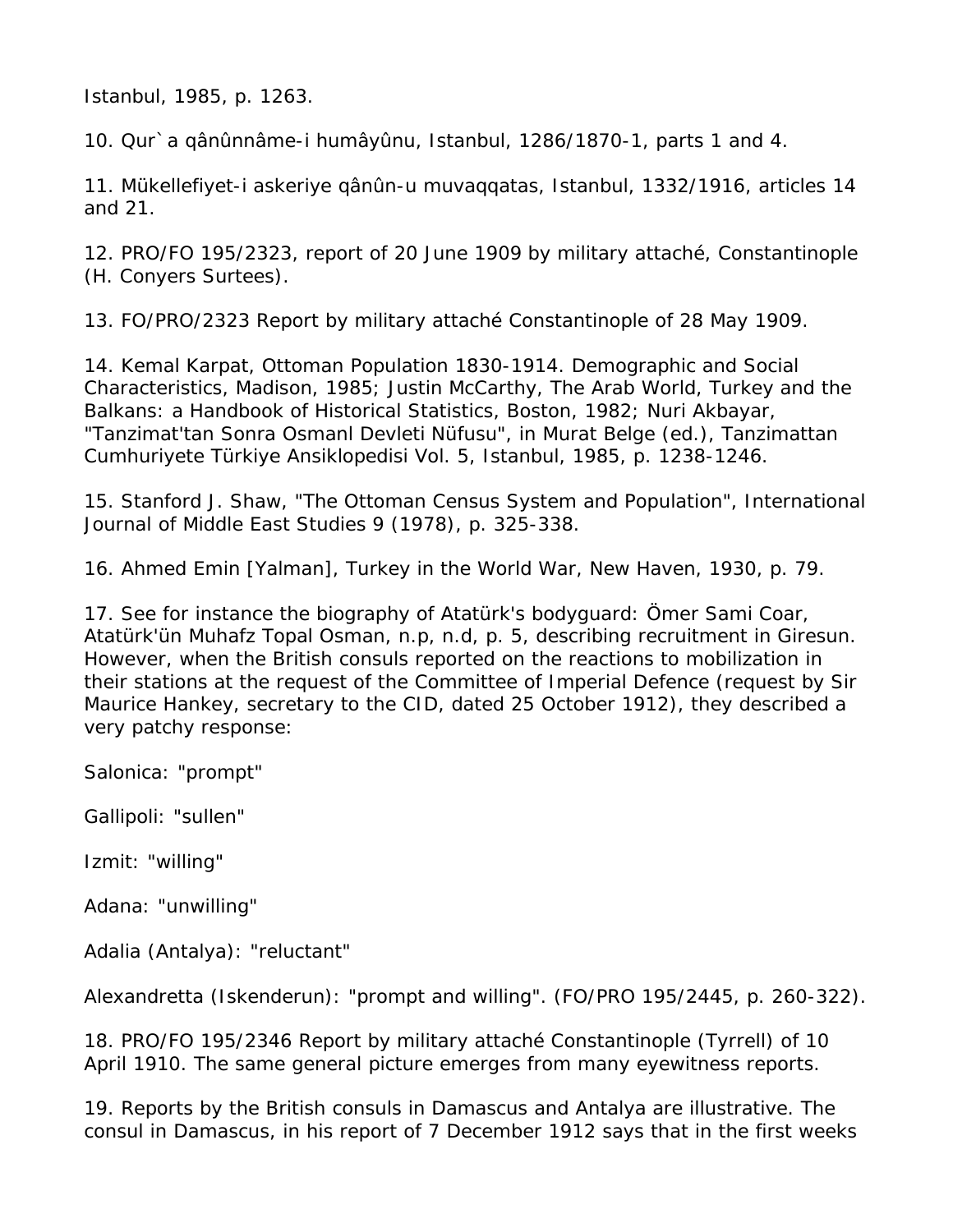of October there was much enthusiasm to go to the war. 60-70 percent of Muslims presented themselves, but after reverses and because of bad treatment, enthusiasm dropped and by the end of October only 30 percent of Muslims responded. People started to flee and hide. Of a company of 130 regulars sent from Damascus to Aleppo, 40 deserted on the way. (PRO/FO 195/2445, p., 291, 311).

20. PRO/FO 195/2323. Report from embassy Constantinople containg a summary of the new recruitment law in translation.

21. *Mükellefiyet-i Askeriye Qânûn-u Muvaqqatisi* (1916 conscription law), articles 91, 92.

22. Ahmet zzet [Furgaç], *Denkwürdigkeiten des Marschalls Izzet Pascha*, Leipzig, 1927, p. 169.

23. PRO/FO 195/2323, Report of 26 September 1909.

24. For a full discussion see the article by van Os in this collection.

25. *Qur`a qânûnnâme-i humâyûnu*, Istanbul: Matba`a-i Âmire, 1286/1870-1, article 70.

26. H. Bowen, "Bedel" in *Encyclopaedia of Islam. New Edition*, Vol. I, Leiden, 1960, p. 855.

27. Roderic H. Davison, *Reform in the Ottoman Empire 1856-1876*, New York, 1973 (reprint of 1963 edition), p. 94-95.

28. PRO/FO 195/2323, report of 20 June 1909.

29. At this time, the measure may well have been largely symbolic. In 1912 only five percent of those liable to serve seem to have answered the call (PRO/FO 195/2445, p. 291) and according to one report (PRO/FO 195/2456/60, yearly military report Constantinople), no Christians were called up in 1914.

30. PRO/FO 195/2323, report of 20 June 1909.

31. According to reports from Gallipoli and Rhodes in 1912 (PRO/FO 195/2445, p. 275 and 363.

32. Maurice Larcher, *La guerre turque dans la guerre mondiale*, Paris, 1926, p. 589-90.

33. PRO/FO 195/2346 (report of 17 January 1910), p. 126; PRO/FO 195/2456/60 (report of 1914); Larcher, p. 590.